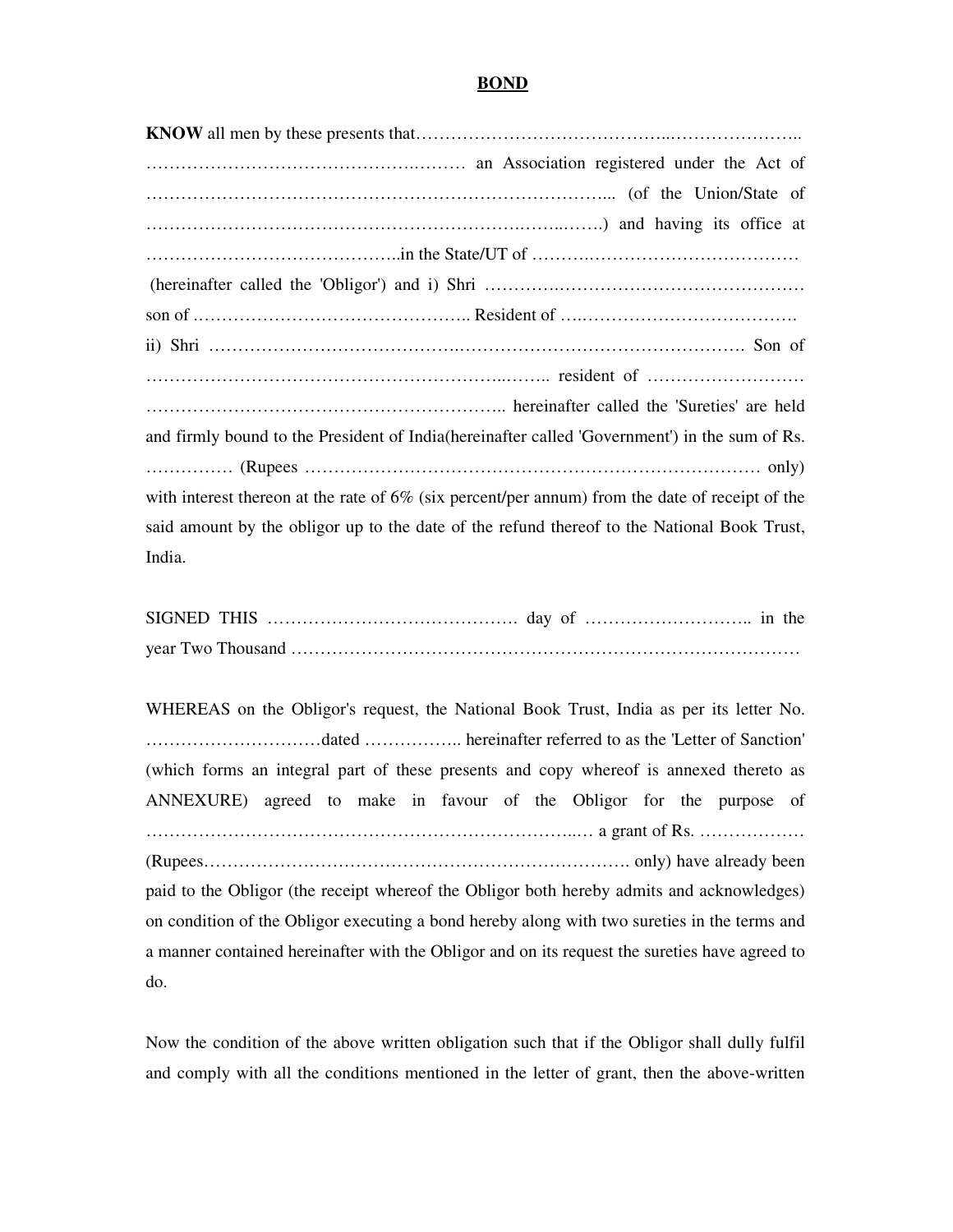bond or obligation shall be void and of no effect, but otherwise it shall remain in full force, effect and virtue.

These presents further witness that:

a) The decision of the Chairman of National Book Trust, India or the administrative head of the Trust administratively concerned with the matter, on the question whether there has been breach or violation on the part of the Obligor of any of the terms and conditions mentioned in the letter of sanction shall be final and binding on the Obligor.

b) The liability of the Sureties hereunder shall not be impaired or discharged by reason of time being granted by the Government or any forbearance, act or omission by or on the part of the Government whether with or without the knowledge or consent of the sureties in respect of or in relation to the obligations or conditions to be performed or discharged by the Obligor or by reason of any other matter or thing whatsoever which under the law relating to surety shall, but for this provision, have the effect of so releasing the Sureties from such liability, nor shall it be necessary for the Government to sue the Obligor before suing the sureties or either of them for the amount due hereunder.

c) The obligor agrees and undertakes to surrender/pay to the Trust the monetary value of all such pecuniary and/or other benefits which it may receive or derive/have received or derived through/upon unauthorized use (such as letting out the premises for adequate or less than adequate consideration or use of the premises for any purpose other than that for which the grant was intended than that for which the grant was intended) or the property/building created/repaired/constructed largely from out of the grant. The decision of the Chairman of National Book Trust, India or the administrative head of the Department concerned as regards the monetary value of the aforementioned to be surrendered/paid to the Trust will be final and binding on the Obligor.

d) The Obligor or the sureties hall, in the event of breach or violation of any of the terms and conditions mentioned in the letter of sanction, refund to the Trust on demand and without demur the entire amount of Rs………………….(Rupees………………………………………………………………..… only) and the decision of the Trust as regards the monetary value of aforementioned to be surrendered/paid to the Trust shall be final and binding on the Obligor.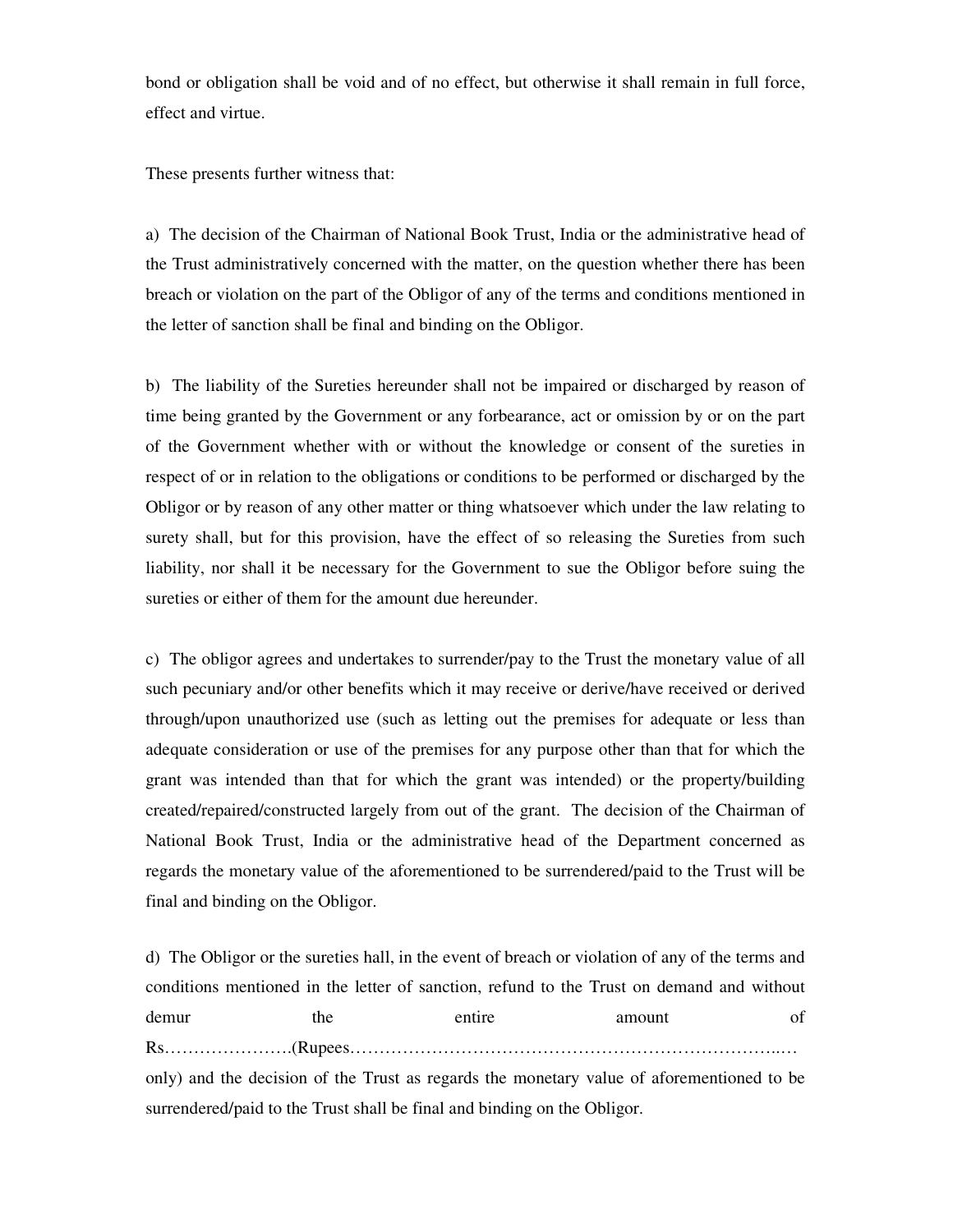e) The Obligor or the Sureties shall, in the event of breach or violation of any of the terms and conditions mentioned in the letter of sanction, refund to the Trust on demand and without demur the entire amount of Rs…………..(Rupees……………………………………………………………………..only) or such part thereof as may be mentioned in the notice of demand issued by the Trust, along with interest thereon the rate of 6% (six percent per annum ) from the date of receipt of the said amount by the Obligor up to the date refund thereof to the Trust.

f) The Trust have agreed to bear the Stamp Duty, if any, chargeable on these presents.

IN WITNESS WHEREOF these presents have been executed on behalf of the Obligor and the Sureties the day and year hereinabove written and accepted for and on behalf of the Chairman of National Book Trust, India by Shri/Smt. ………………………………………………...… (Name) …………………………………… (Designation) on the day and year appearing against his/her signature. Signed ……………………………… for and on behalf of ………………….………………..

by ………………………………………………….. (Name & Designation of Obligor).

| <b>SURETIES</b> (signature) | IN THE PRESENCE OF (Signature) |
|-----------------------------|--------------------------------|
|                             |                                |
|                             |                                |
|                             |                                |
|                             |                                |
|                             |                                |
| <b>SURETIES</b> (signature) | IN THE PRESENCE OF (Signature) |
|                             |                                |
|                             |                                |
|                             |                                |
|                             |                                |
|                             |                                |

ACCEPTED for and on behalf of the Chairman of National Book Trust, India.

| New Delhi |  |
|-----------|--|
| Dated     |  |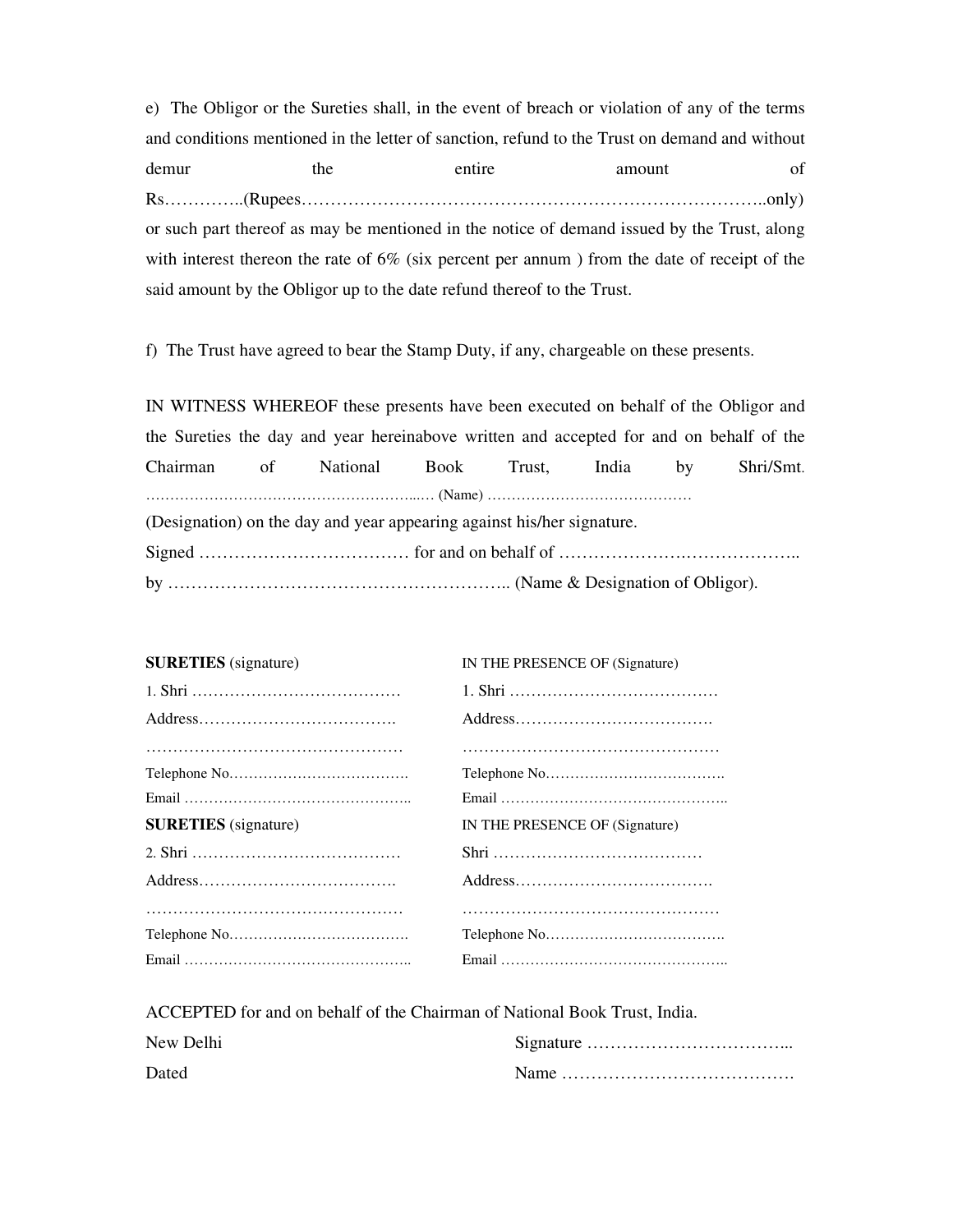## **RESOLUTION**

| No                                                                         | DATE |
|----------------------------------------------------------------------------|------|
|                                                                            |      |
|                                                                            |      |
| hereby resolved that:                                                      |      |
|                                                                            |      |
|                                                                            |      |
|                                                                            |      |
|                                                                            |      |
| $\mathbf{ii}$                                                              |      |
|                                                                            |      |
| is authorized to execute the bond and sign other documents relating to the |      |
|                                                                            |      |
|                                                                            |      |
|                                                                            |      |
| sanction letter and as contained in annexure-II                            |      |

This resolution is hereby passed unanimously.

| Signature of the secretary | Signature of the President |
|----------------------------|----------------------------|
| with Rubber seal.          | with Rubber Seal.          |

Instructions:

@ Herein insert the name of the organization.

# herein mention the name of the event for which grant has been sanctioned.

\$ herein mention sanction letter number and date.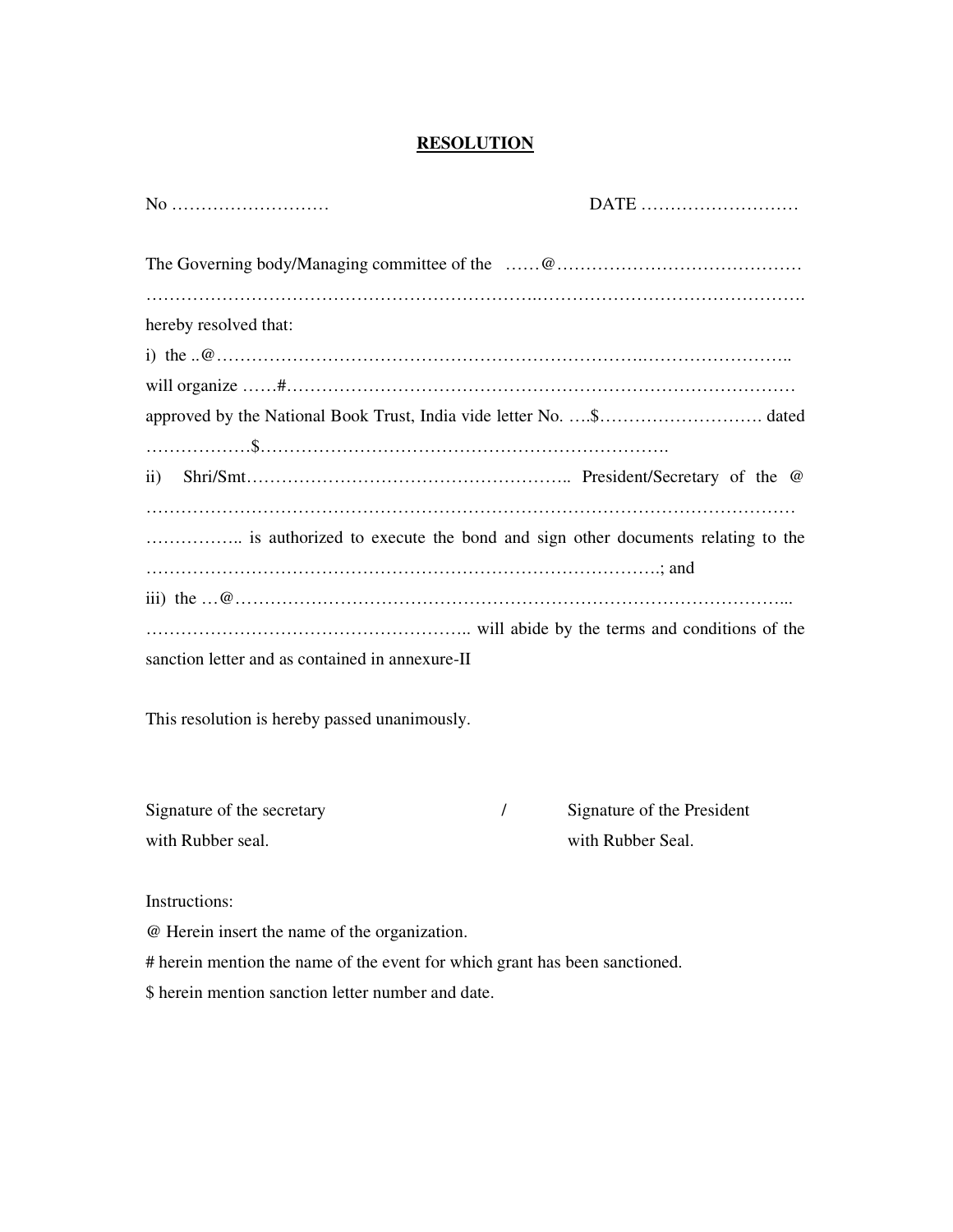## PRE-STAMPED RECEIPT

|  |  | Received a sum of Rs (Rupees |                                                                  |  |       |
|--|--|------------------------------|------------------------------------------------------------------|--|-------|
|  |  |                              |                                                                  |  |       |
|  |  |                              |                                                                  |  | Draft |
|  |  |                              |                                                                  |  |       |
|  |  |                              | the Drawing and Disbursing Officer (Grants-in-aid) National Book |  |       |
|  |  |                              | Trust, India, New Delhi vide Trust's Sanction letter No.         |  |       |
|  |  |                              |                                                                  |  |       |

Revenue Stamp

| Signature   |
|-------------|
| Designation |
| Office Seal |

Note: PSR should be submitted on the letterhead of the concerned organization/Institution/University, signed by the competent authority with designation and office seal affixing revenue stamp.